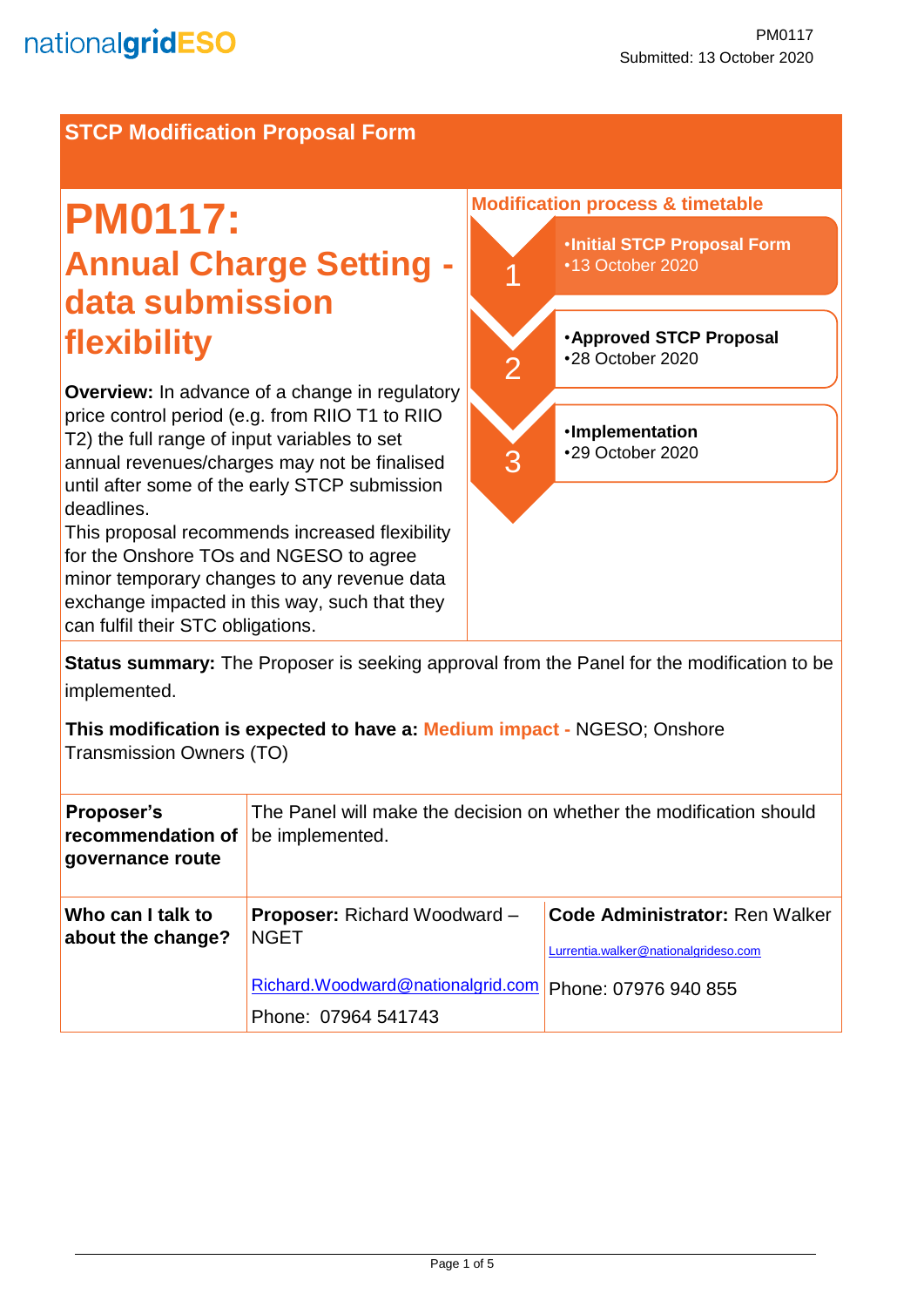## **Contents**

- **What is the issue?**
- **What is the solution?**
- **What is the impact of this change?**
- **When will the change take place?**
- **Interactions**
- **Acronyms, key terms and reference material**

## **What is the issue?**

The annual charge setting process between NGESO and the Onshore TOs requires the exchange of multiple datasets prior to the next Financial Year/Charging Year.

When there is a transition from one regulatory price control period to the next, Ofgem needs to publish their final determinations to definitively set key inputs necessary to drive this data exchange activity (e.g. licence inputs for Onshore TO Allowed Revenue).

Without these Ofgem inputs, the obligations in these procedures cannot be delivered as envisaged in any other Charging Year – particularly for the October/November initial forecast submission.

It therefore seems prudent to apply either approximations or estimates for data gaps or agree more flexibility on submission dates to allow for final inputs to be set.

### **Why change?**

Without this flexibility, the data submission process for annual charge setting prior to a new price control period could be flawed or simply impossible to deliver as set out in the procedures.

### **What is the proposer's solution?**

Provide NGESO and the Onshore TOs the flexibility to unanimously agree temporary workarounds for initial charge setting data submission to allow them to either:

- 1. Fulfil their data exchange obligations via other means (e.g. data substitutions or estimates), or
- 2. Delay the submission to await final inputs from the Ofgem's final determinations.

The data exchange in scope for this proposal is done in two iterations – an initial forecast in October/November; and finalised submissions in late January. This proposal largely deals with the initial forecast submission, but the proposed solution is not limited to just this first phase of data exchange.

### **Legal text**

*"In the Financial Year preceding the next regulatory price control period, NGESO and the Onshore Transmission Owners may notify one another and agree (on a unanimous basis only), any reasonable temporary adjustments to these provisions* [insert STCP-specific clause reference] *to allow them to be fulfilled. E.g. data substitutions, submission date changes.*

The above legal text additional is to be made to the following STC Procedures and clauses: STCP13-1 3.1; STCP14-1 3\*; STCP19-6 3.1; STCP24-1 3.2 + 3.4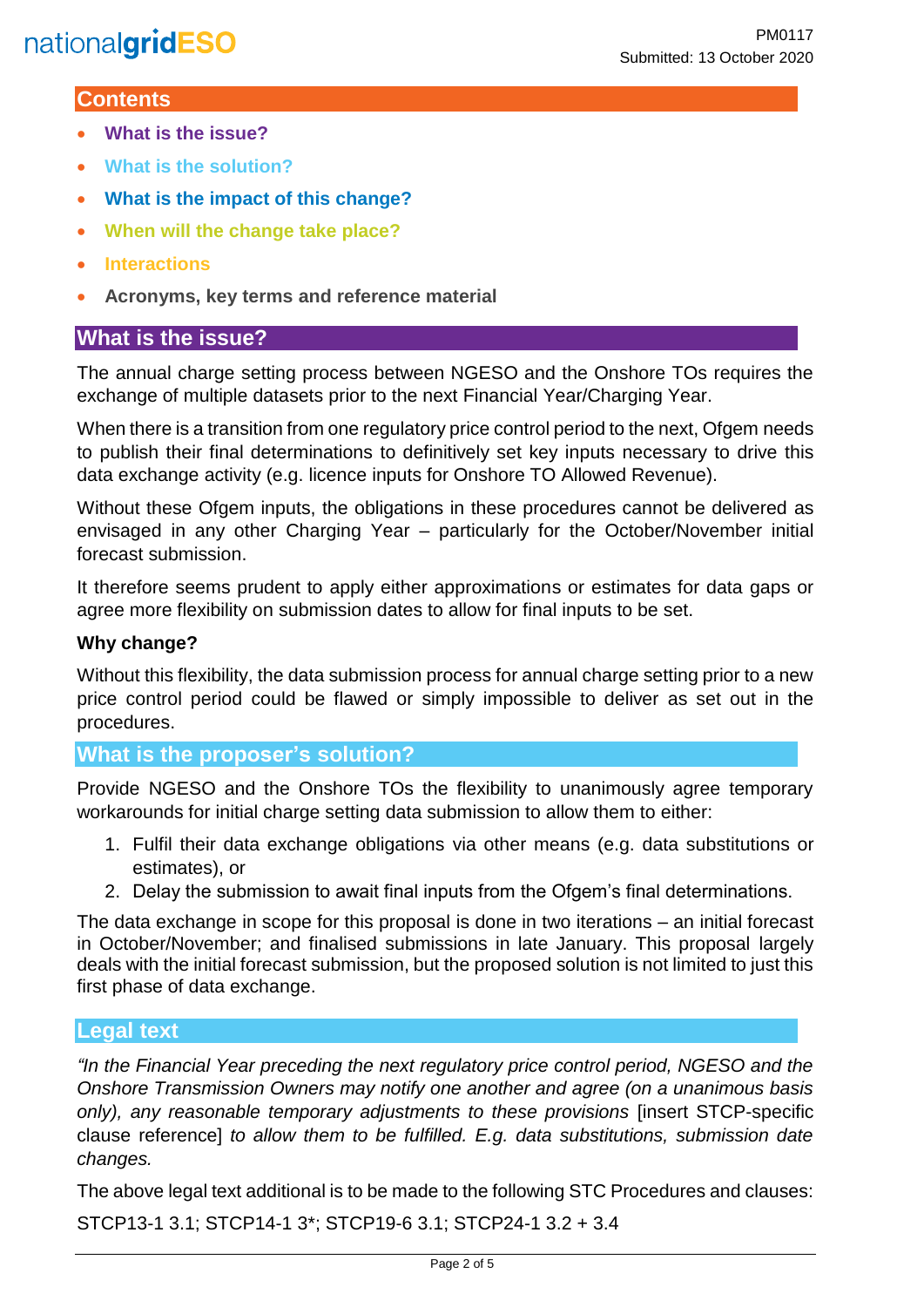| <b>Proposer's Assessment against STC Objectives</b>                                                                                                                                                   |                                                                                                                                                                |
|-------------------------------------------------------------------------------------------------------------------------------------------------------------------------------------------------------|----------------------------------------------------------------------------------------------------------------------------------------------------------------|
| <b>Relevant Objective</b>                                                                                                                                                                             | <b>Identified impact</b>                                                                                                                                       |
| (a) efficient discharge of the obligations imposed upon                                                                                                                                               | <b>Positive</b>                                                                                                                                                |
| transmission licensees by transmission licences<br>and the Act                                                                                                                                        | Provides flexibility for the<br>Onshore TOs and NGESO<br>to determine the best route<br>to comply with their annual<br>charge setting obligations.             |
| (b) development, maintenance and operation of an<br>efficient, economical and coordinated system of<br>electricity transmission                                                                       | <b>None</b>                                                                                                                                                    |
| (c) facilitating effective competition in the generation<br>and supply of electricity, and (so far as consistent<br>therewith) facilitating such competition in the<br>distribution of electricity    | <b>None</b>                                                                                                                                                    |
| (d) protection of the security and quality of supply and<br>safe operation of the national electricity<br>transmission system insofar as it relates to<br>interactions between transmission licensees | <b>None</b>                                                                                                                                                    |
| (e) promotion of good industry practice and efficiency                                                                                                                                                | <b>Positive</b>                                                                                                                                                |
| in the implementation and administration of the<br>arrangements described in the STC.                                                                                                                 | Introduces flexibility for<br>Onshore TOs and NGESO<br>to efficiently deliver charge<br>setting processes when<br>there are variables outside<br>their control |
| (f) facilitation of access to the national electricity<br>transmission system for generation not yet<br>connected to the national electricity transmission<br>system or distribution system;          | <b>None</b>                                                                                                                                                    |
| (g) compliance with the Electricity Regulation and any<br>relevant legally binding decision of the European<br>Commission and/or the Agency.                                                          | <b>None</b>                                                                                                                                                    |

In addition, for an STCP Change, Section B 7.3.2 details that the following should be considered:

**Provision Contract Contract Contract Contract Contract Contract Contract Contract Contract Contract Contract Contract Contract Contract Contract Contract Contract Contract Contract Contract Contract Contract Contract Cont**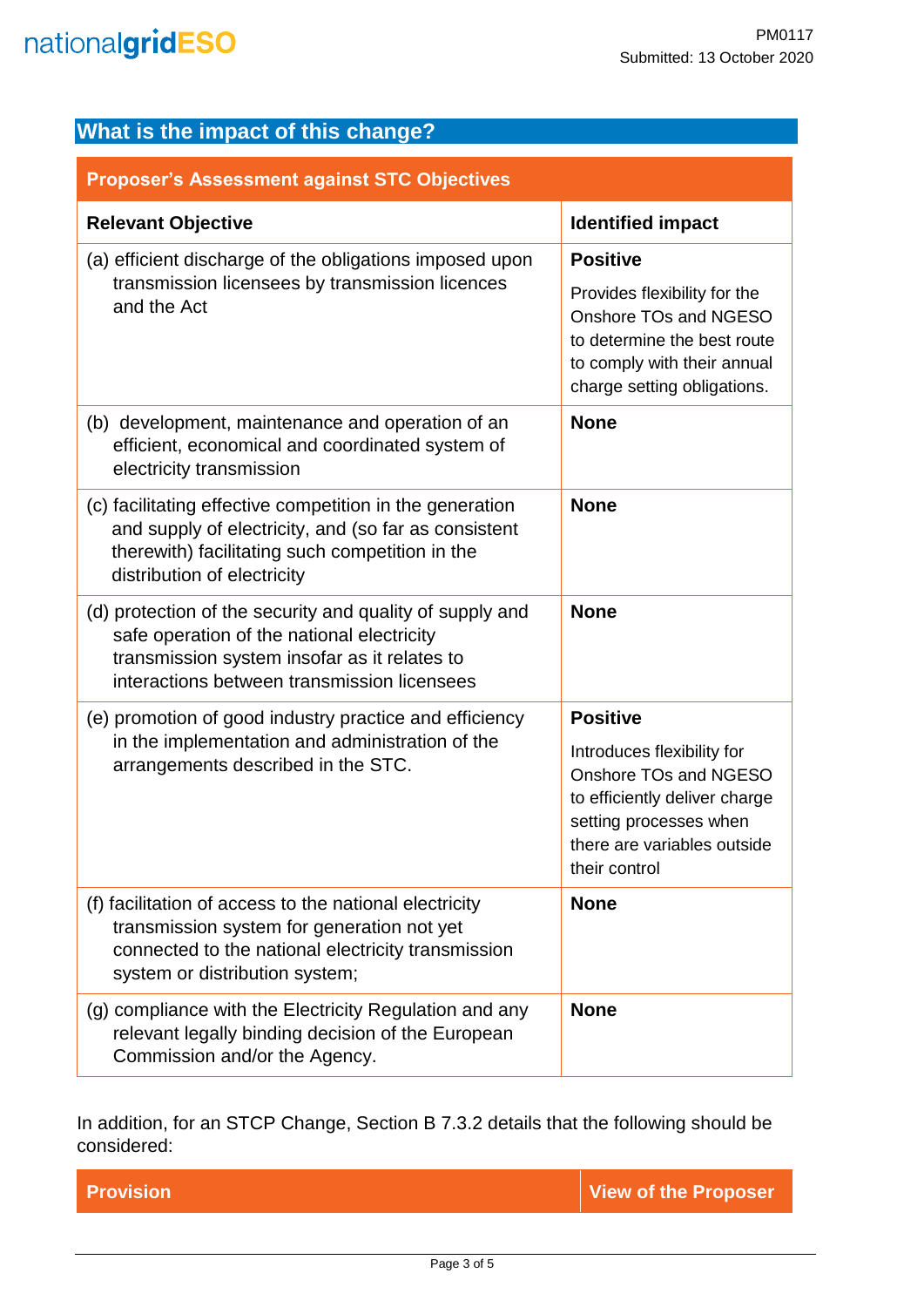## nationalgridESO

| (a) the amendment or addition does not impair, frustrate<br>or invalidate the provisions of the Code                                                                                                                                            | <b>None</b>                                                                                                                                                                          |
|-------------------------------------------------------------------------------------------------------------------------------------------------------------------------------------------------------------------------------------------------|--------------------------------------------------------------------------------------------------------------------------------------------------------------------------------------|
| (b) the amendment or addition does not impose new<br>obligations or liabilities or restrictions of a material<br>nature on Relevant Parties which are not subsidiary to<br>the rights and obligations of the Relevant Parties<br>under the Code | <b>None</b>                                                                                                                                                                          |
| (c) the amendment or addition is not inconsistent or in<br>conflict with the Code, Transmission Licence<br>Conditions or other relevant statutory requirements                                                                                  | <b>None</b>                                                                                                                                                                          |
| (d) the Relevant Party Representatives deem that the<br>amendment or addition is appropriate to support<br>compliance with the Code                                                                                                             | <b>Positive</b><br>Introduces flexibility for<br>Onshore TOs and<br>NGESO to efficiently<br>deliver charge setting<br>processes when there<br>are variables outside<br>their control |

## **When will this change take place?**

## **Implementation date:**

Prior to 31st October 2020

#### **Implementation approach:**

If approved by the Panel, this modification will be implemented 1 working day after approval.

### **Interactions**

This modification has no interactions with any other Codes, Industry Documents or standards.